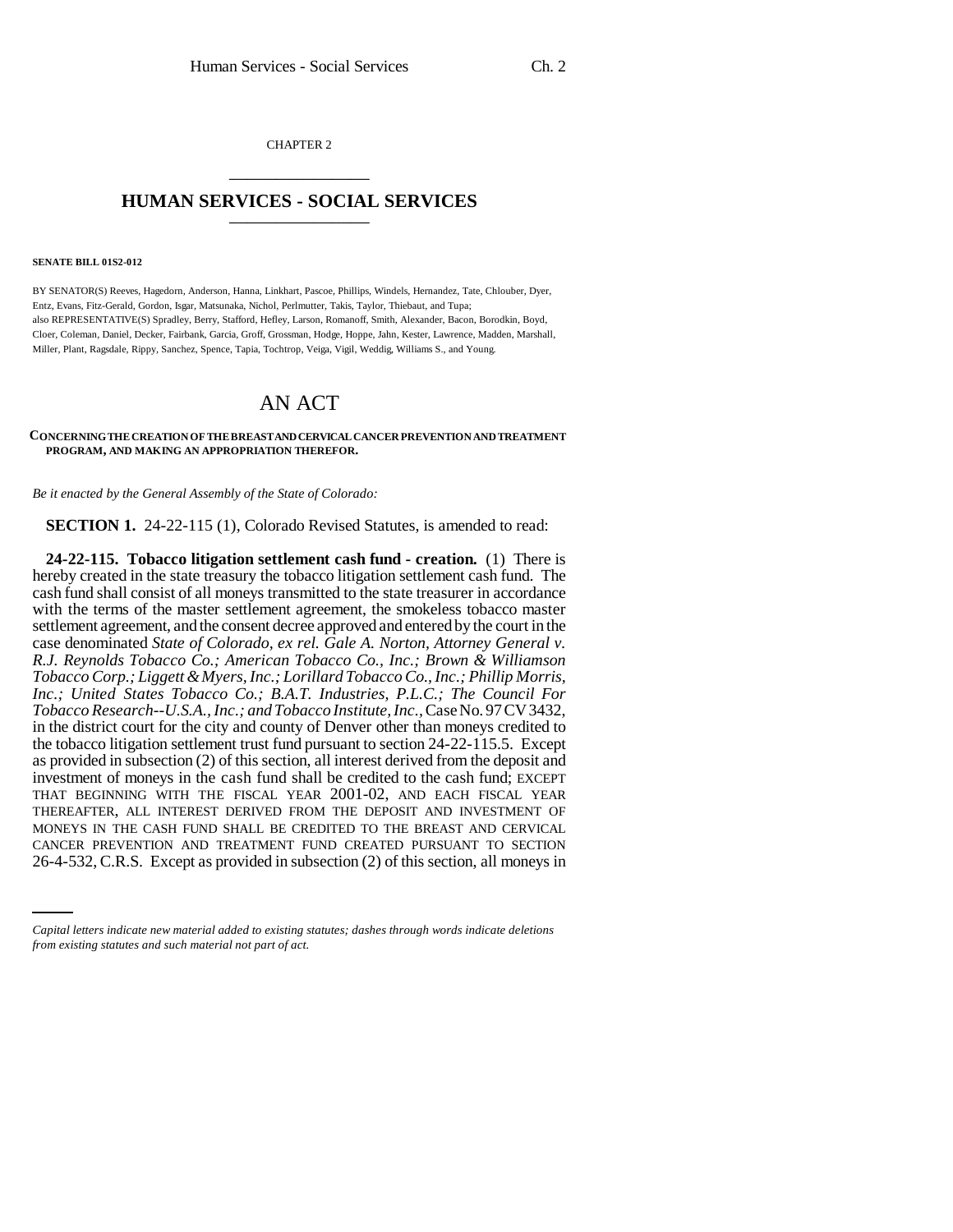Ch. 2 Human Services - Social Services

the cash fund shall be subject to appropriation by the general assembly for such purposes as may be authorized by law in accordance with the terms of the settlement agreements and the consent decree. Except as provided in subsection (2) of this section, at the end of any fiscal year, all unexpended and unencumbered moneys and all moneys not appropriated for the following fiscal year in the cash fund shall be transferred to the tobacco litigation settlement trust fund.

**SECTION 2.** 24-75-1104, Colorado Revised Statutes, is amended BY THE ADDITION OF A NEW SUBSECTION to read:

**24-75-1104. Use of settlement moneys - programs.** (2.5) THE GENERAL ASSEMBLY RECOGNIZES THAT, PURSUANT TO SECTION 24-22-115 (1), ALL INTEREST DERIVED FROM THE TOBACCO LITIGATION SETTLEMENT CASH FUND CREATED PURSUANT TO SAID SECTION IS USED TO FUND THE BREAST AND CERVICAL CANCER PREVENTION AND TREATMENT FUND CREATED PURSUANT TO SECTION 26-4-532, C.R.S. TO ENSURE THE GREATEST POSSIBLE ACCUMULATION OF INTEREST MONEYS IN THE TOBACCO LITIGATION SETTLEMENT CASH FUND, IT IS THE INTENT OF THE GENERAL ASSEMBLY TO LIMIT THE PROGRAM FUNDS FROM WHICH MONEYS ARE NOT TRANSFERRED AT THE END OF A FISCAL YEAR TO THOSE PROGRAM FUNDS LISTED IN SUBSECTION (2) OF THIS SECTION AS OF THE EFFECTIVE DATE OF THIS SUBSECTION  $(2.5).$ 

**SECTION 3.** 26-4-301 (1), Colorado Revised Statutes, is amended BY THE ADDITION OF A NEW PARAGRAPH to read:

**26-4-301. Optional provisions - optional groups.** (1) The federal government allows the state to select optional groups to receive medical assistance. Pursuant to federal law, any person who is eligible for medical assistance under the optional groups specified in this section shall receive both the mandatory services specified in sections 26-4-202 and 26-4-203 and the optional services specified in sections 26-4-302 and 26-4-303. Subject to the availability of federal financial aid funds, the following are the individuals or groups which Colorado has selected as optional groups to receive medical assistance pursuant to this article:

(q) THE BREAST AND CERVICAL CANCER PREVENTION AND TREATMENT PROGRAM PURSUANT TO SECTION 26-4-532.

**SECTION 4.** Part 5 of article 4 of title 26, Colorado Revised Statutes, is amended BY THE ADDITION OF A NEW SECTION to read:

**26-4-532. Breast and cervical cancer prevention and treatment program creation - legislative declaration - definitions - funds - repeal.** (1) THE GENERAL ASSEMBLY HEREBY FINDS AND DECLARES THAT BREAST AND CERVICAL CANCER ARE SIGNIFICANT HEALTH PROBLEMS FOR WOMEN IN THIS STATE. THE GENERAL ASSEMBLY FURTHER FINDS AND DECLARES THAT THESE CANCERS CAN AND SHOULD BE PREVENTED AND TREATED WHENEVER POSSIBLE. IT IS THEREFORE THE INTENT OF THE GENERAL ASSEMBLY TO ENACT THIS SECTION TO PROVIDE FOR THE PREVENTION AND TREATMENT OF BREAST AND CERVICAL CANCER TO WOMEN WHERE IT IS NOT OTHERWISE AVAILABLE FOR REASONS OF COST.

(2) AS USED IN THIS SECTION, UNLESS THE CONTEXT OTHERWISE REQUIRES: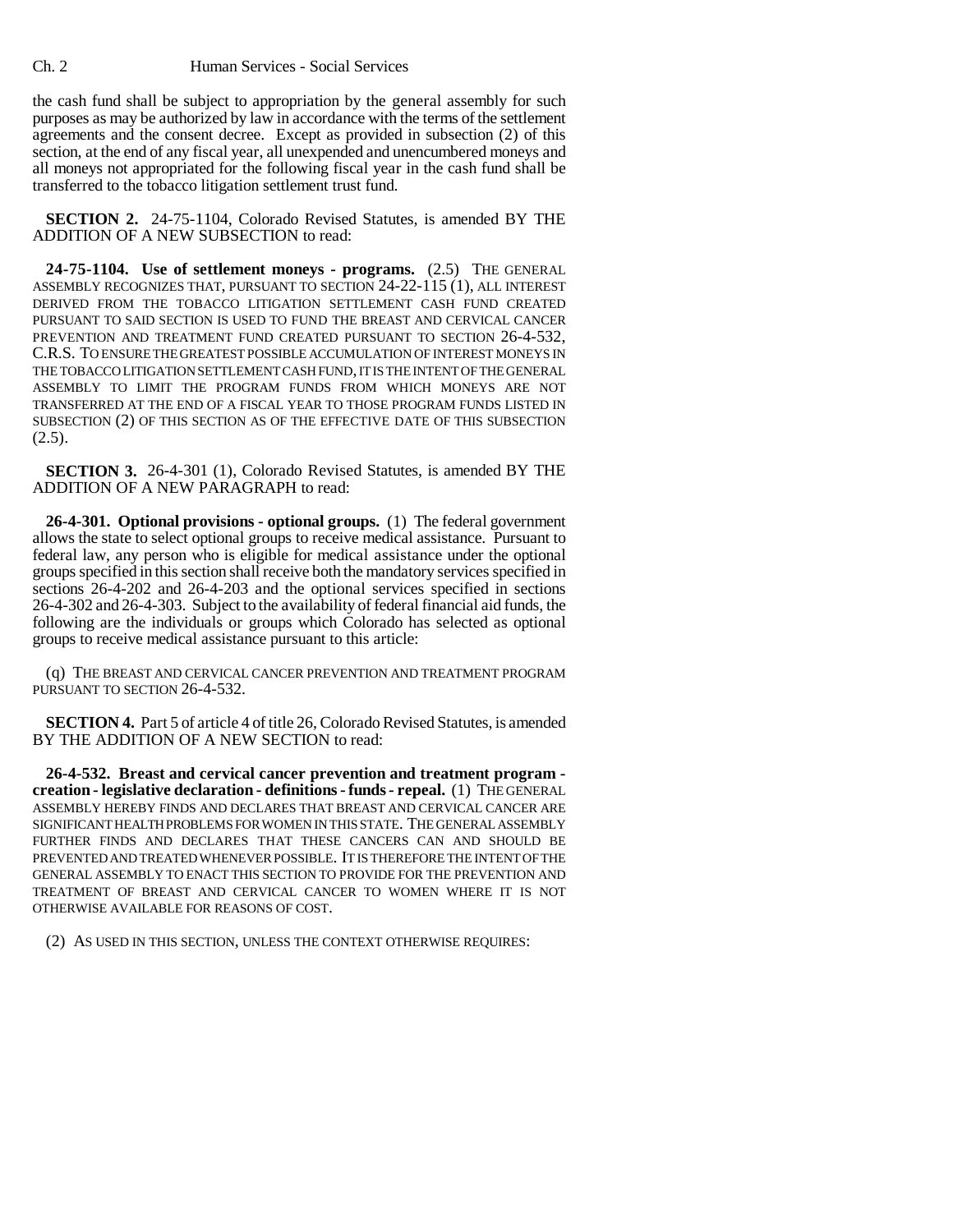(a) "ELIGIBLE PERSON" MEANS A PERSON WHO:

(I) HAS BEEN SCREENED FOR BREAST OR CERVICAL CANCER UNDER THE CENTERS FOR DISEASE CONTROL AND PREVENTION'S NATIONAL BREAST AND CERVICAL CANCER EARLY DETECTION PROGRAM ESTABLISHED UNDER TITLE XV OF THE FEDERAL "PUBLIC HEALTH SERVICE ACT", 42 U.S.C. SEC. 300k ET SEQ., IN ACCORDANCE WITH THE REQUIREMENTS OF SECTION 1504 OF SUCH ACT, 42 U.S.C. SEC. 300n, ON OR AFTER JULY 1, 2002, UNLESS THE CENTERS FOR MEDICARE AND MEDICAID SERVICES APPROVES THE STATE DEPARTMENT'S AMENDMENT TO THE MEDICAL ASSISTANCE PLAN AND THE STATE DEPARTMENT IS ABLE TO IMPLEMENT THE BREAST AND CERVICAL CANCER PREVENTION AND TREATMENT PROGRAM BEFORE SUCH DATE, THEN THE PERSON MUST BE SCREENED ON OR AFTER THE IMPLEMENTATION DATE OF SUCH PROGRAM.

(II) HAS BEEN DIAGNOSED WITH BREAST OR CERVICAL CANCER AND IS IN NEED OF BREAST OR CERVICAL CANCER TREATMENT;

(III) HAS NOT YET ATTAINED SIXTY-FIVE YEARS OF AGE; AND

(IV) DOES NOT HAVE ANY CREDITABLE COVERAGE AS DEFINED UNDER FEDERAL LAW PURSUANT TO 42 U.S.C. SEC. 300gg (c).

(b) "QUALIFIED ENTITY" SHALL BE DEFINED PURSUANT TO 42 U.S.C. SEC. 1396r-1b(b)(2);

(c) "STATE BOARD" MEANS THE MEDICAL SERVICES BOARD CREATED IN SECTION 25.5-1-301, C.R.S.

(3) THERE IS HEREBY CREATED A BREAST AND CERVICAL CANCER PREVENTION AND TREATMENT PROGRAM TO PROVIDE MEDICAL BENEFITS TO ELIGIBLE PERSONS UNDER THIS SECTION.

(4) (a) BENEFITS FOR MEDICAL ASSISTANCE TO AN ELIGIBLE PERSON SHALL BE MADE AVAILABLE BEGINNING ON THE DAY ON WHICH A DETERMINATION IS MADE THAT THE PERSON IS ELIGIBLE FOR MEDICAL ASSISTANCE AND THROUGHOUT THE PERIOD IN WHICH SUCH PERSON MEETS THE DEFINITION OF AN ELIGIBLE PERSON.

(b) BENEFITS FOR MEDICAL ASSISTANCE TO AN ELIGIBLE PERSON SHALL ALSO BE AVAILABLE FOR THE FOLLOWING PERIOD OF PRESUMPTIVE ELIGIBILITY:

(I) SUCH PERIOD OF PRESUMPTIVE ELIGIBILITY SHALL BEGIN WHEN A QUALIFIED ENTITY DETERMINES THAT THE ELIGIBLE PERSON IS IN NEED OF TREATMENT FOR BREAST OR CERVICAL CANCER.

(II) SUCH PERIOD OF PRESUMPTIVE ELIGIBILITY SHALL END WITH THE EARLIER OF:

(A) THE DAY ON WHICH A DETERMINATION IS MADE THAT THE PERSON IS ELIGIBLE OR NOT ELIGIBLE FOR MEDICAL ASSISTANCE; OR

(B) IF THE ELIGIBLE PERSON DOES NOT FILE A SIMPLIFIED APPLICATION FOR MEDICAL ASSISTANCE DEVELOPED BY THE STATE DEPARTMENT AND APPROVED BY THE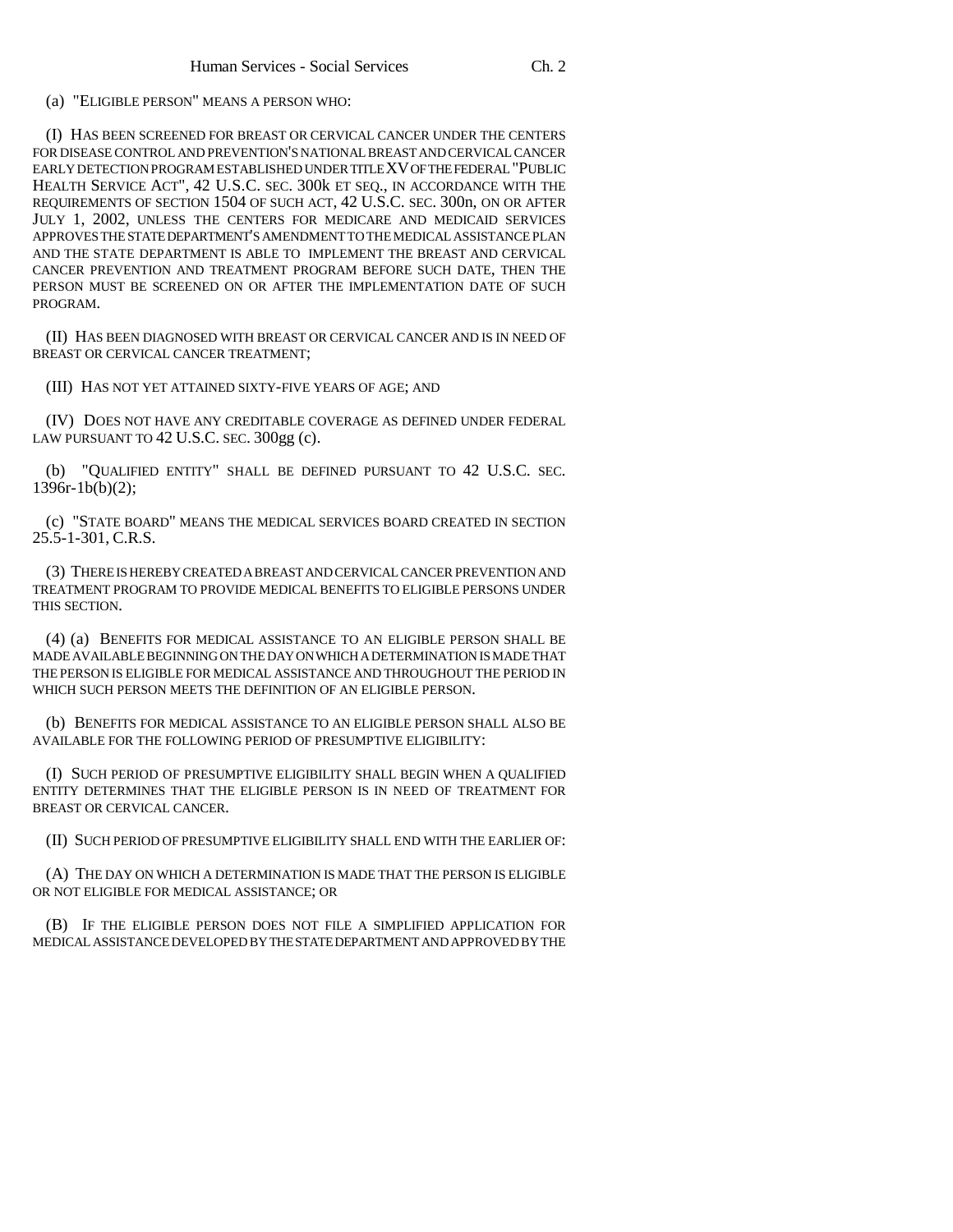CENTERS FOR MEDICARE AND MEDICAID SERVICES ON OR BEFORE THE LAST DAY OF THE MONTH FOLLOWING THE MONTH DURING WHICH THE ELIGIBLE PERSON WAS FOUND TO BE QUALIFIED FOR SERVICES UNDER THIS SECTION, THEN BENEFITS SHALL END ON SUCH LAST DAY.

(5) THE STATE DEPARTMENT SHALL HAVE THE FOLLOWING POWERS AND DUTIES:

(a) TO ESTABLISH, OPERATE, AND MONITOR THE BREAST AND CERVICAL CANCER PREVENTION AND TREATMENT PROGRAM TO PROVIDE MEDICAL ASSISTANCE TO ELIGIBLE PERSONS IN ACCORDANCE WITH THE PROVISIONS OF THE FEDERAL "BREAST AND CERVICAL CANCER PREVENTION AND TREATMENT ACT OF 2000", ENACTED OCTOBER 24, 2000, P.L. 106-354, AS AMENDED;

(b) TO AMEND THE STATE'S MEDICAL ASSISTANCE PLAN TO INCORPORATE THE BREAST AND CERVICAL CANCER PREVENTION AND TREATMENT PROGRAM. THE STATE DEPARTMENT SHALL SUBMIT SUCH PROPOSED AMENDMENT TO THE CENTERS FOR MEDICARE AND MEDICAID SERVICES REGIONAL OFFICE FOR APPROVAL.

(c) TO ACCEPT AND EXPEND ANY GRANT OR AWARD OF MONEYS FROM THE FEDERAL GOVERNMENT, ANY MONEYS APPROPRIATED BY THE GENERAL ASSEMBLY, ANY MONEYS RECEIVED THROUGH GIFTS, GRANTS, OR DONATIONS FROM NONPROFIT OR FOR-PROFIT ENTITIES, AND ANY INTEREST AND INCOME EARNED ON SUCH MONEYS FOR THE PURPOSES SET FORTH IN THIS SECTION;

(d) TO INFORM THE JOINT BUDGET COMMITTEE OF THE GENERAL ASSEMBLY IN WRITING AS SOON AS PRACTICABLE ABOUT ANY CHANGE IN THE RATE OF FEDERAL FINANCIAL PARTICIPATION IN THE PROGRAM.

(6) THE STATE BOARD SHALL ADOPT SUCH RULES AS ARE NECESSARY TO CARRY OUT THE PROVISIONS OF THIS SECTION.

(7) THERE IS HEREBY CREATED IN THE STATE TREASURY THE BREAST AND CERVICAL CANCER PREVENTION AND TREATMENT FUND, REFERRED TO IN THIS SUBSECTION (7) AS THE "FUND". THE FUND SHALL CONSIST OF ANY MONEYS CREDITED THERETO PURSUANT TO SECTION 24-22-115 (1),C.R.S., ANY GIFTS, GRANTS, AND DONATIONS, AND ANY MONEYS APPROPRIATED THERETO BY THE GENERAL ASSEMBLY. ALL MONEYS CREDITED TO THE FUND AND ALL INTEREST AND INCOME EARNED ON THE MONEYS IN THE FUND SHALL REMAIN IN THE FUND FOR THE PURPOSES SET FORTH IN THIS SECTION. NO MONEYS CREDITED TO THE FUND SHALL BE TRANSFERRED TO OR REVERT TO THE GENERAL FUND OF THE STATE AT THE END OF ANY FISCAL YEAR. THE STATE DEPARTMENT IS ENCOURAGED TO SECURE PRIVATE GIFTS, GRANTS, AND DONATIONS TO FUND THE STATE COSTS OF THE BREAST AND CERVICAL CANCER PREVENTION AND TREATMENT PROGRAM.

(7.5) (a) FOR THE FISCAL YEARS 2004-05 AND 2005-06, THE GENERAL ASSEMBLY SHALL APPROPRIATE FIFTY PERCENT OF THE STATE COSTS OF THE BREAST AND CERVICAL CANCER PREVENTION AND TREATMENT PROGRAM FROM THE GENERAL FUND AND FIFTY PERCENT FROM THE MONEYS CREDITED TO THE BREAST AND CERVICAL CANCER PREVENTION AND TREATMENT FUND PURSUANT TO SECTION 24-22-115 (1), C.R.S., TO SUCH PROGRAM.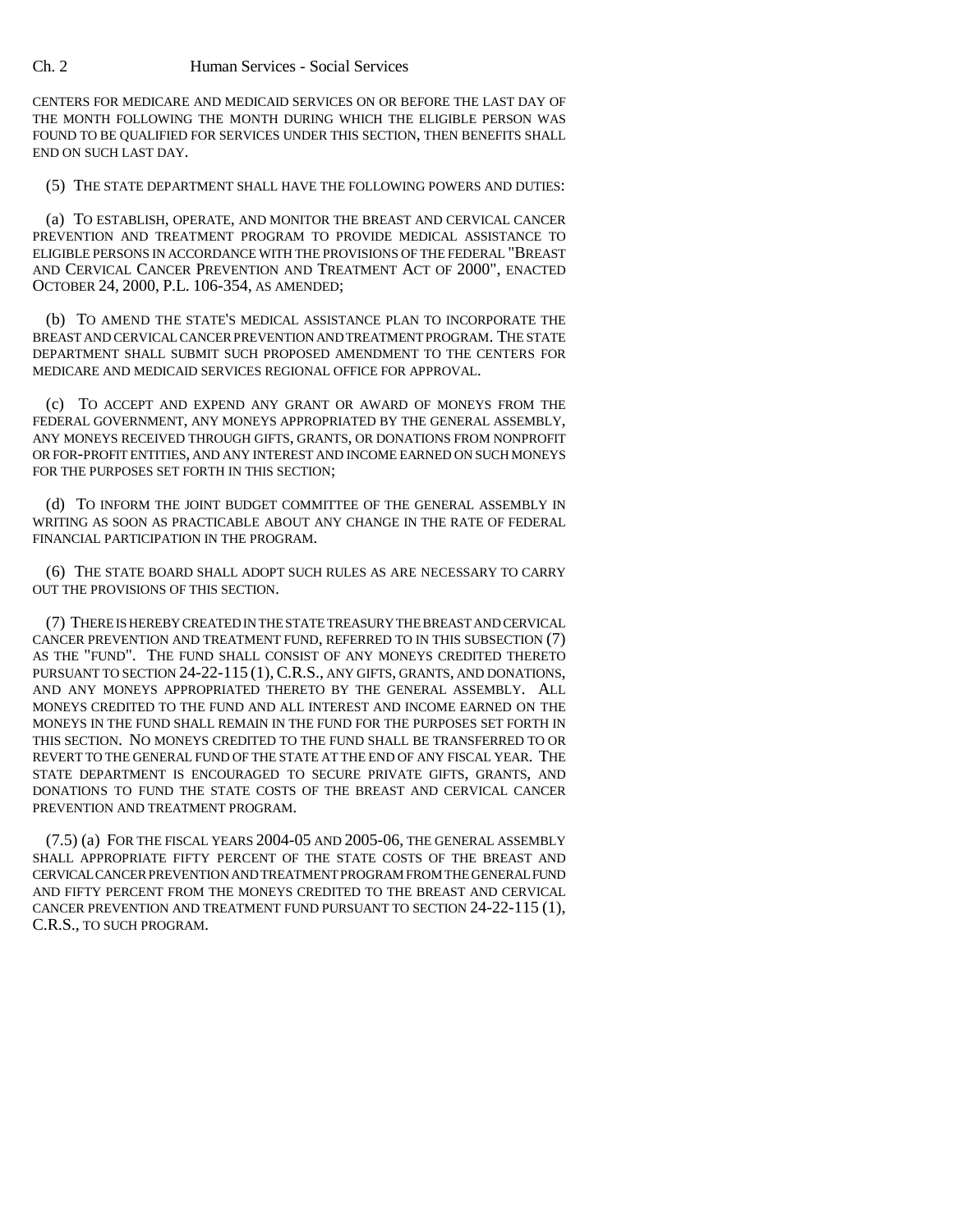(b) FOR THE FISCAL YEARS 2006-07 AND 2007-08, THE GENERAL ASSEMBLY SHALL APPROPRIATE SEVENTY-FIVE PERCENT OF THE STATE COSTS OF THE BREAST AND CERVICAL CANCER PREVENTION AND TREATMENT PROGRAM FROM THE GENERAL FUND AND TWENTY-FIVE PERCENT FROM THE MONEYS CREDITED TO THE BREAST AND CERVICAL CANCER PREVENTION AND TREATMENT FUND PURSUANT TO SECTION 24-22-115 (1), C.R.S. TO SUCH PROGRAM.

(c) FOR THE FISCAL YEAR 2008-09 THE GENERAL ASSEMBLY SHALL APPROPRIATE ONE HUNDRED PERCENT OF THE STATE COSTS OF THE BREAST AND CERVICAL CANCER PREVENTION AND TREATMENT PROGRAM TO SUCH PROGRAM.

(8) THIS SECTION IS REPEALED, EFFECTIVE JULY 1, 2009, UNLESS, IN ANY FISCAL YEAR BEFORE SUCH DATE, MONEYS RECEIVED AS FEDERAL FINANCIAL PARTICIPATION PROVIDED PURSUANT TO THE FEDERAL "BREAST AND CERVICAL CANCER PREVENTION AND TREATMENT ACT OF 2000", ENACTED OCTOBER 24, 2000, P.L. 106-354, AS AMENDED, ARE NO LONGER AVAILABLE TO THE FUND OR THE RATE OF FEDERAL FINANCIAL PARTICIPATION HAS BEEN DECREASED, IN WHICH CASE THE GENERAL ASSEMBLY MAY REPEAL THIS SECTION AT THE REGULAR SESSION OF THE GENERAL ASSEMBLY IMMEDIATELY FOLLOWING SUCH DECREASE OR DISCONTINUATION OF FEDERAL MONEYS.

**SECTION 5. Appropriation.** (1) (a) In addition to any other appropriation, there is hereby appropriated out of the breast and cervical cancer prevention and treatment fund, created in section 26-4-532 (7), Colorado Revised Statutes, to the department of health care policy and financing, for the fiscal year beginning July 1, 2001, the sum of fifty-eight thousand seven hundred forty-six dollars (\$58,746), or so much thereof as may be necessary, for the implementation of this act, for expenses incurred as follows:

(I) Twelve thousand dollars (\$12,000) for systems costs in the executive director's office; and

(II) Forty-six thousand seven hundred forty-six dollars (\$46,746) and 0.5 FTE for administrative costs in medical programs administration.

(b) In addition to said appropriation, the general assembly anticipates that, for the fiscal year beginning July 1, 2002, the department of health care policy and financing will receive the sum of one hundred three thousand three hundred eighty-six dollars (\$103,386) in federal funds for the implementation of this act. Although the federal funds are not appropriated in this act, they are noted for the purpose of indicating the assumptions used relative to these funds in developing the state appropriation amounts.

(2) In addition to any other appropriation, there is hereby appropriated, to the department of human services, office of information technology services, client-oriented information network, for the fiscal year beginning July 1, 2001, the sum of twenty-four thousand dollars (\$24,000), or so much thereof as may be necessary for the implementation of this act. Said sum shall be from cash funds exempt received from the department of health care policy and financing out of the appropriation made in subsection (1) of this section.